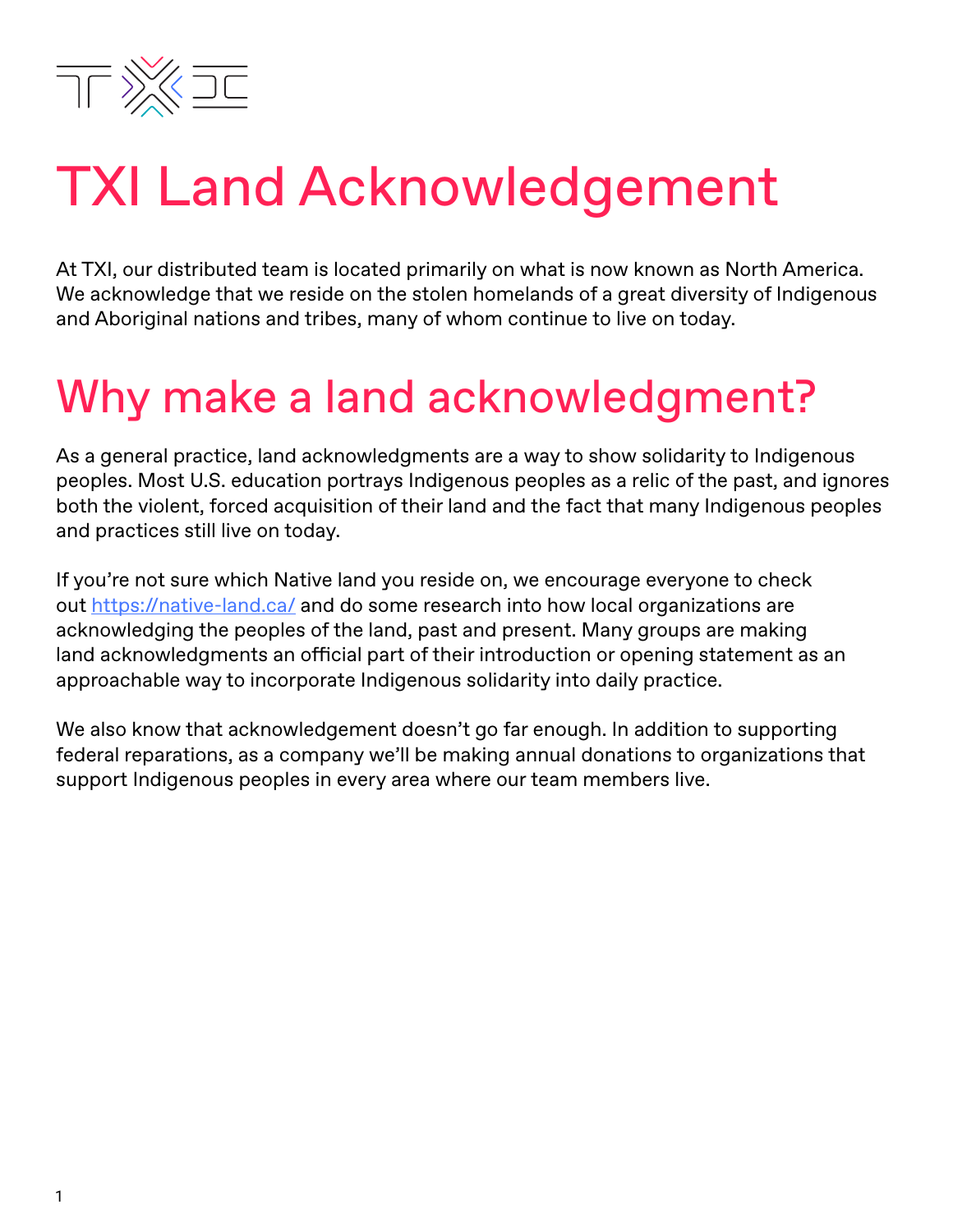

# The people of TXI reside in: Chicago - Council of 3 Fires (Ojibwa, Odawa, Potawatomi)

History of Indigenous peoples in Chicago

Chicago and the Great Lakes at large lie on the stolen land of dozens of different Indigenous peoples: mainly the Ojibwa, Odawa and Potawatomi tribes that make up the Council of Three Fires. Formed out of an alliance of mutual benefit, these three tribes considered each other family. The Ojibwa people lived along the southern shore of Lake Superior and were renowned for their hunting and fishing (1). The Odawa people were skillful inter-tribal traders. And the Potawatomi people were considered the earliest farmers in the area now known as Michigan.

The land that Chicago currently occupies was a thriving center of trade for hundreds of years prior to European settler-colonialism, largely thanks to the connection of the Mississippi River and Great Lakes (2). The Indigenous peoples carved out trails that became essential for travel and provided the foundation of Chicago's modern urban planning. These trails are known today as Ogden Street, Milwaukee Avenue, parts of Grand Avenue, and Vincennes Avenue. The Potawatomi, primarily the women of the tribe, successfully cultivated the farmland for centuries.

As European settlers overtook this land via a series of wars, treaties (mainly the Treaty of [Chicago](https://en.wikipedia.org/wiki/Treaty_of_Chicago) in 1821 and 1833) and forced assimilation, they seized both the rich farmland and the rights of travel as well. Chicago and the surrounding land is the thriving metropolis it is today due to the forceful exploitation of traditional Indigenous practices.

Today, Chicago is one of the biggest urban centers of Indigenous populations in the U.S. with more than 65,000 Indigenous people and about 175 different tribes represented.

To learn more about the different Indigenous tribes native to this region, check out the land acknowledgments drafted by the [Art Institute of Chicago](https://www.artic.edu/about-us/land-acknowledgment) and the [Field Museum](https://www.fieldmuseum.org/about/land-acknowledgment) – two institutions negotiating their own roles in the exploitation of Indigenous peoples.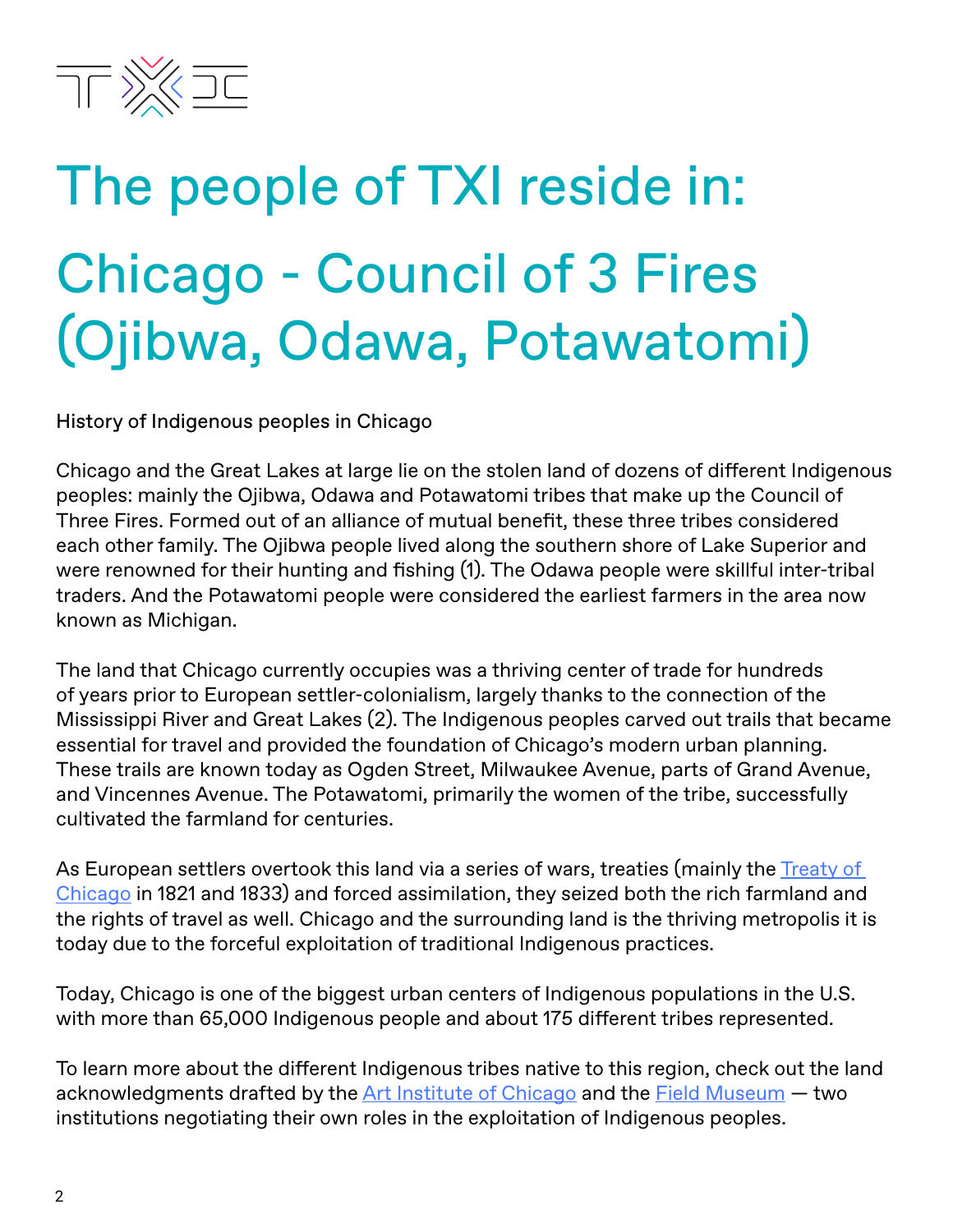

- [The US Gen Web Project](http://sites.rootsweb.com/~minatam/) **1**
- [WBEZ article](http://interactive.wbez.org/curiouscity/chicago-native-americans/) **2**
- [American Library Association](http://www.ala.org/aboutala/offices/diversity/chicago-indigenous#:~:text=“Chicago today has the third,” (Hautzinger, 2018).) **3**

Some Indigenous organizations in Chicago to support:

- [The American Indian Center](https://aicchicago.org/) strives to be the primarily cultural and community resource for Indigenous people in Chicago
- [Chi-Nations Youth Council](https://chinationsyouth.weebly.com/) creates a safe space for Native youth in Chicago
- [The Chicago American Indian Community Collaborative](https://chicagoaicc.com/) is dedicated to furthering diverse causes and well-being of Indigenous people in Chicago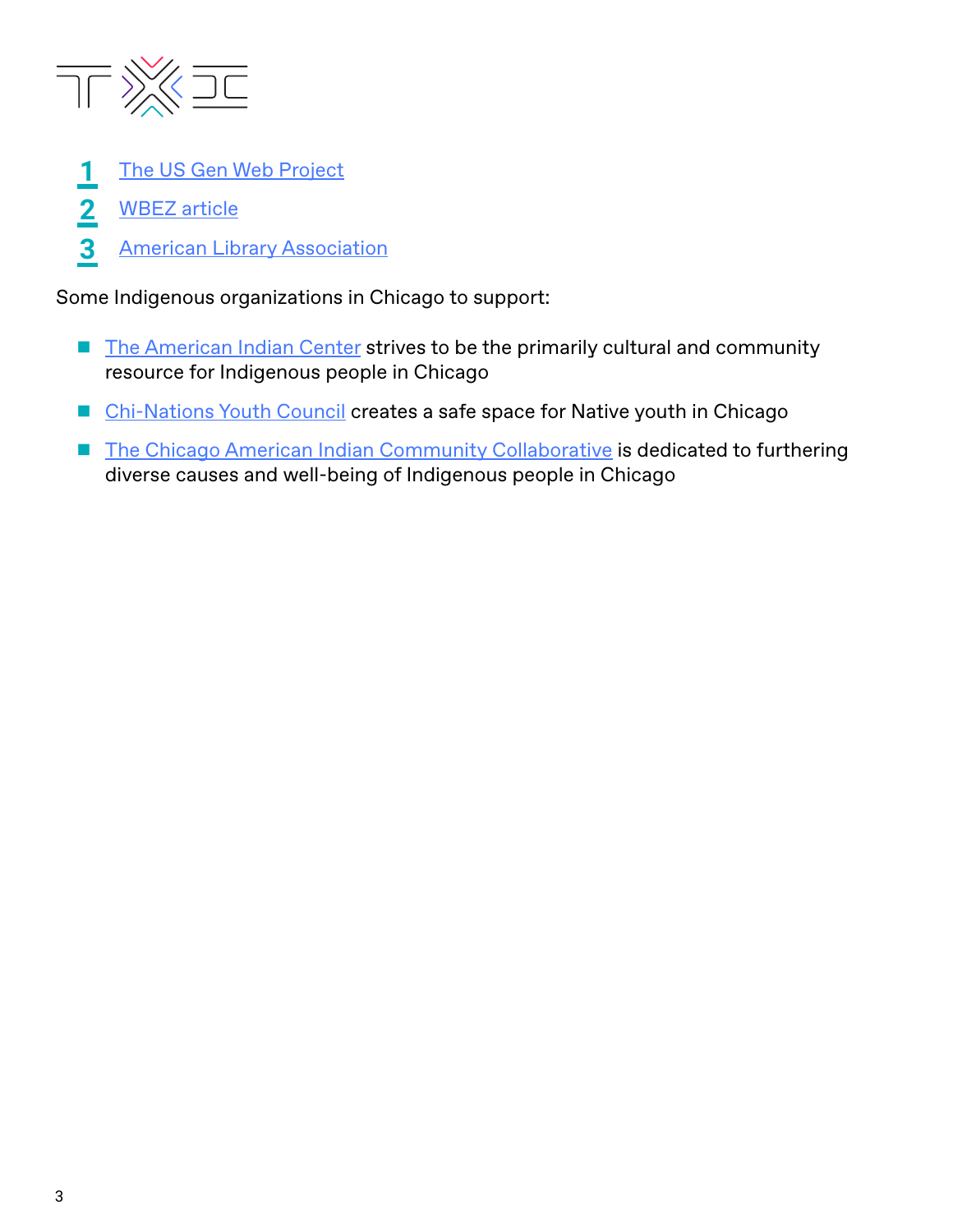

### Seattle - Duwamish Tribe

History of Indigenous peoples in Seattle

Seattle and the Greater King County area lie on the stolen lands of the [Duwamish Tribe](https://www.duwamishtribe.org/) and [Suquamish Tribe](https://suquamish.nsn.us/). The city itself is named after a Duwamish ancestor, Chief Si'ahl. Despite residing on occupied lands, however, the U.S. Federal Government has refused to recognize the Duwamish as an "official tribe."

Like many of the tribes along the Pacific Northwest region, the Duwamish and Suquamish people had a rich culture of fishing and canoeing along the coast and rivers. During winter months they resided in villages that celebrated communal life and spiritual practices in large wooden houses called longhouses. In the spring and summer, they traveled to temporary camps for fishing, hunting and gathering.

Early colonial settlers would likely not have survived the early village period of Seattle without the hunting and lumbering labor of Natives (5). Through the Treaty of Point Elliot, destruction of Native housing and forced ceding of lands to the timber industry and private property, Seattle developed into the city it is today.

- [2015 proclamation](https://turtletalk.files.wordpress.com/2015/07/idc1-030828.pdf) **4**
- [Seattle Times article](https://www.seattletimes.com/life/lifestyle/native-landscape-the-rich-layer-of-indigenous-history-under-seattles-skin/) **5**
- [Suquamish history](https://suquamish.nsn.us/home/about-us/history-culture/#tab-id-5) **6**

Some Indigenous organizations in Seattle to support:

- The [Duwamish Tribe](https://www.duwamishtribe.org/)'s official website, specifically its [Real Rent](https://www.realrentduwamish.org/) program, which calls on residents of Seattle to pay rent to the host tribe
- The [Seattle Indian Center](http://seattleindian.org/) promotes and administers programs for the welfare, education, culture, recreation and social benefit of American Indians and Alaska Natives
- The Seattle Clear Sky Native Youth Council is a youth-centered, youth-driven program of the [Urban Native Education Alliance](https://urbannativeeducation.org/)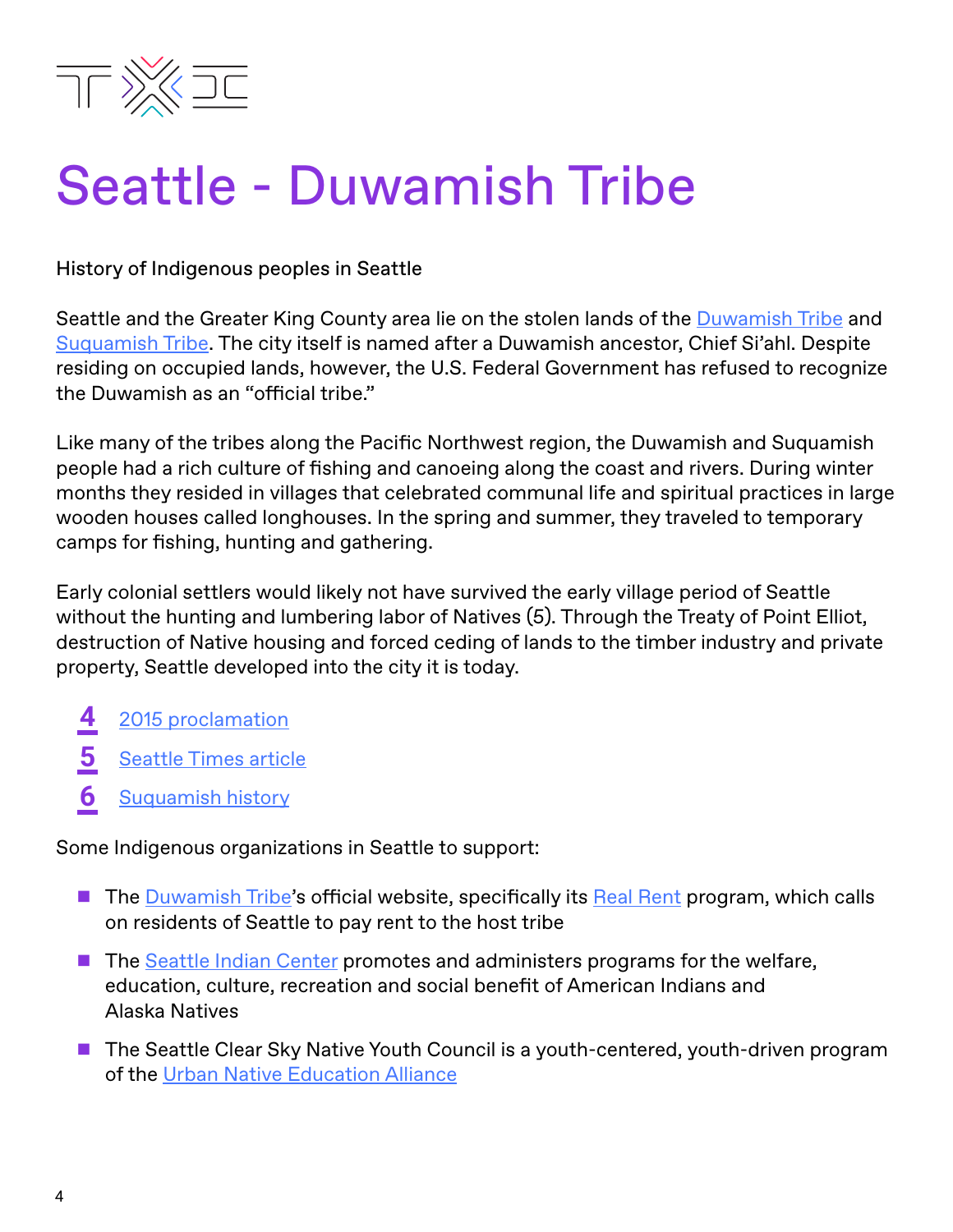

### Denver - Cheyenne, Arapaho, and Ute Tribes

History of Indigenous Peoples in Denver

Denver lies on the stolen land of the Cheyenne, Arapaho and Ute Tribes (specifically the Southern Ute Indian Tribe and the Ute Mountain Ute Tribe). More broadly, Colorado lies on the stolen land of 48 contemporary tribal nations (7).

The Cheyenne and Arapaho people were originally farmers who lived in permanent settlements in and along what is known today as Minnesota and the Missouri River (8, 9). Potentially due to conflict with other Indigenous nations, they migrated south and became more nomadic hunters and gatherers. With the acquisition of horses from European colonizers, the tribes were able to make hunting more efficient and frequently traded hunted goods with other tribes.

The various Ute peoples were descendents of Uto-Aztec people and were a large tribe that occupied the great basin region, encompassing areas of what's known today as Oregon, Idaho, Wyoming, Eastern California, Nevada, Utah, Colorado and Northern Arizona and New Mexico. The various routes that comprise the Ute trail created the foundation of many highways in Colorado today (10).

During the mid-1800s, white settlers began traveling west in a concerted effort to expand U.S. territory, to which Indigenous people responded with attacks on wagon trails. Conflicts with white settlers rose to an extreme with the discovery of gold, especially Pike's Peak Gold Rush in 1858. The Ute tribes were displaced by the Brunot Treaty in 1874 — an agreement that tricked the Ute people into thinking they were allowing mining rather than relinquishing their lands.

- [48 contemporary tribal nations](https://www.colorado.gov/pacific/sites/default/files/atoms/files/Tribal%20contact%20list%20July2019%20%281%29.pdf) **7**
- [Legend of America](https://www.legendsofamerica.com/na-cheyenne/) **8**
- [Oklahoma History Society](https://www.okhistory.org/publications/enc/entry.php?entry=AR002) **9**
- 10 [Southern Ute's tribe history](https://www.southernute-nsn.gov/history/)